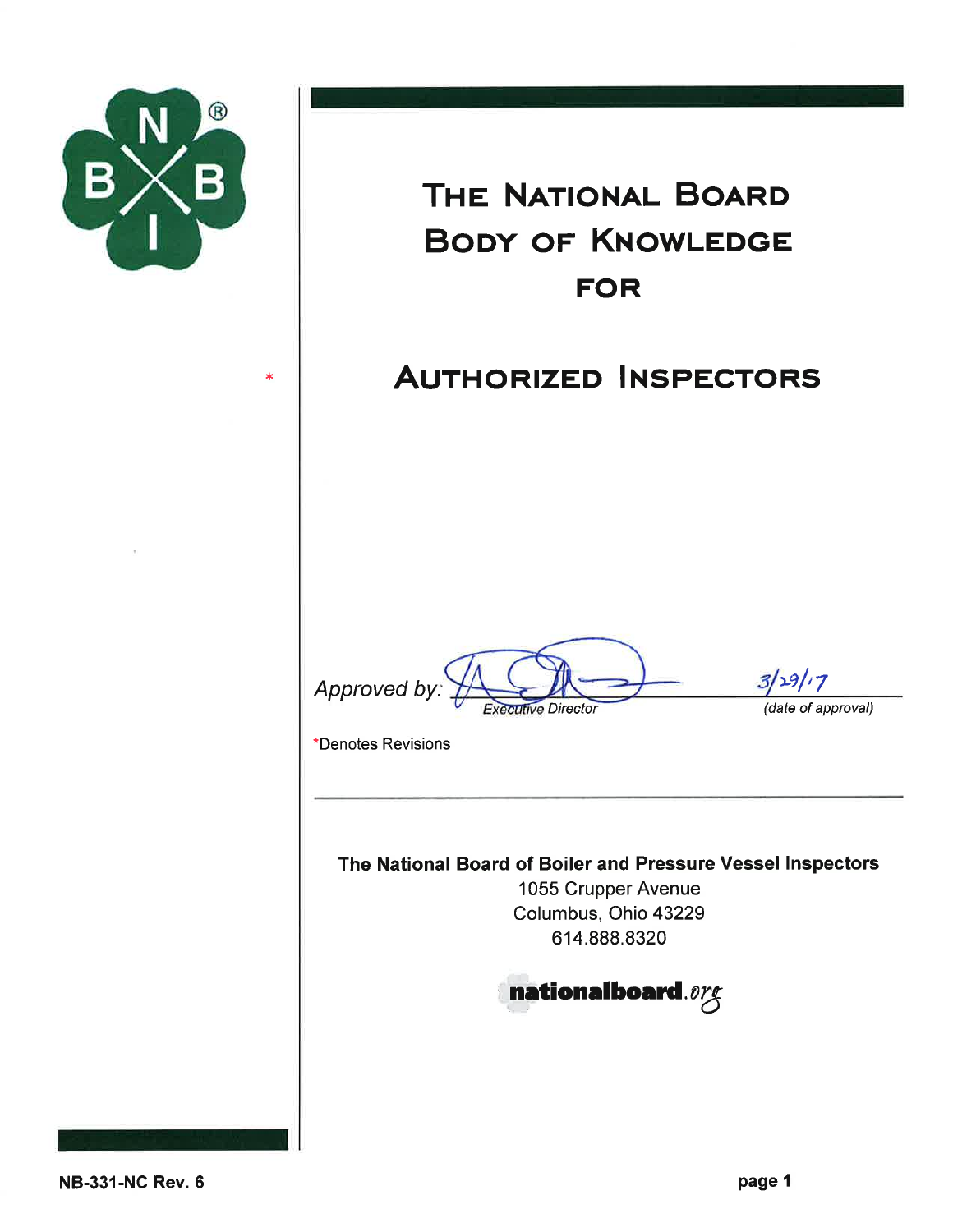## **THE NATIONAL BOARD**

## **BODY OF KNOWLEDGE FOR AUTHORIZED INSPECTORS**

The National Board has developed this Body of Knowledge to outline duties and responsibilities for inspectors performing inspections during the construction phase of pressure equipment built in accordance with the *ASME Boiler and Pressure Vessel Code*.

## **OBJECTIVES**

\*

An individual responsible for inspection of pressure equipment during the construction phase should have knowledge, and the ability to apply that knowledge, of the following:

- Responsibilities and Duties of the Authorized Inspector (AI)
- Quality Control Systems
- Design and Design Calculations
- Materials
- Fabrication
- Welding
- Nondestructive Examination,
- Testing and Heat Treatment
- Calibration of Measurement and Test Equipment
- Data Reports and Stamping
- Record Retention

## **REFERENCE MATERIAL**

The following reference material is required to obtain and apply the knowledge of the listed objectives in this Body of Knowledge.

- ASME Section I, Power Boilers
- ASME B.31.1, Power Piping
- ASME Section IV, Heating Boilers
- ASME Section V, Nondestructive Examination
- ASME Section VIII Division 1, Pressure Vessels
- ASME Section IX, Welding and Brazing
- ASME QAI-1, *Qualifications for Authorized Inspection*
- RCI-1, NB-263, *Rules for Commissioned Inspectors*

*Approved translations are acceptable.*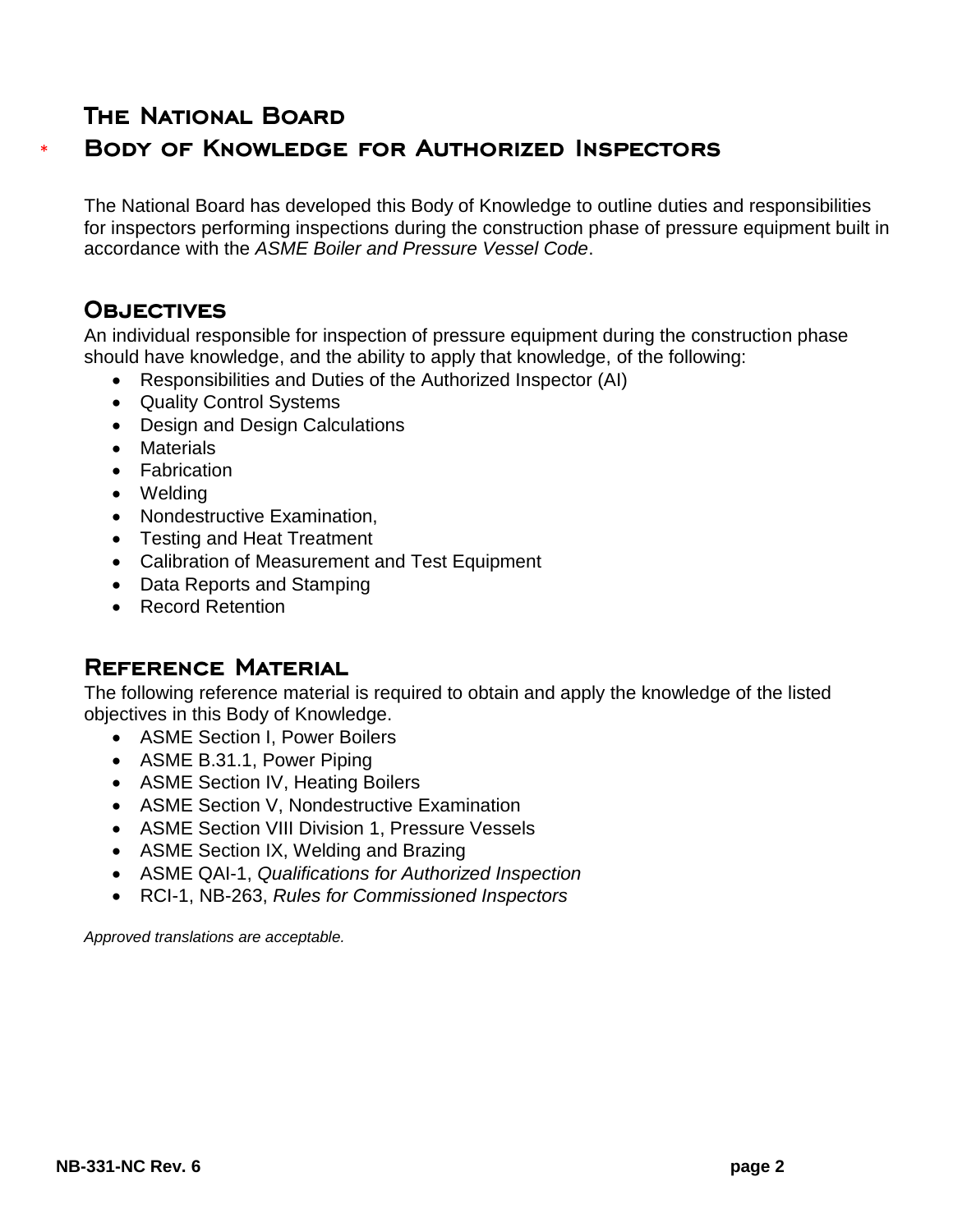## **BODY OF KNOWLEDGE OUTLINE**

This outline provides information regarding the listed objectives of this Body of Knowledge, and further describes the duties and responsibilities of the Authorized Inspector.

- *1. Responsibilities and Duties of the AI*
- Familiarity with RCI-1 and ASME QAI-1 applicable to:
	- **Authorized Inspection Agencies,**
	- **Authorized Inspector Supervisors, and**
	- **Authorized Inspectors.**

Additional duties and responsibilities are defined throughout the reference material.

- 2. *Boiler and Pressure Vessel Types and Terminology* Ability to identify boiler and pressure vessel types and their corresponding parts.
- *3. Code Structure and Content* Understanding of *ASME Boiler and Pressure Vessel Code* book structure*,* and the ability to

locate the appropriate requirements within the code books and related documents.

*4. Quality Control System*

Familiarity with and understanding of quality control system elements as defined by:

- **ASME Section I, Appendix A-301,**
- ASME Section IV, Appendix F
- Section VIII, Div. 1, Appendix 10

#### *5. Design*

\*

\*

Familiarity with design rules and formulas applicable to power and heating boilers, boiler external piping, and pressure vessels. Included in the general design sessions are rules for:

- **shells and drums**
- **piping, headers and nozzles** 
	- formed and flat heads
	- braced and stayed surfaces
	- weld sizes
- **nozzle reinforcement**
- **PEDRIFF PREFEITHER** preformed pressure parts
- **flanges**
- joint efficiencies
- **I** ligament efficiency

#### *6. Materials*

Ability to determine acceptance of materials based upon rules applicable to:

- the respective ASME Code construction sections
- **EXECUTE:** dimensional tolerances based on product form
- **narkings and permitted marking methods**
- **PEDREGIST:** pressure parts vs. nonpressure parts
- materials produced to standards other than ASME
- **Parameler in The Prepair of defective material**
- **naterial certifications**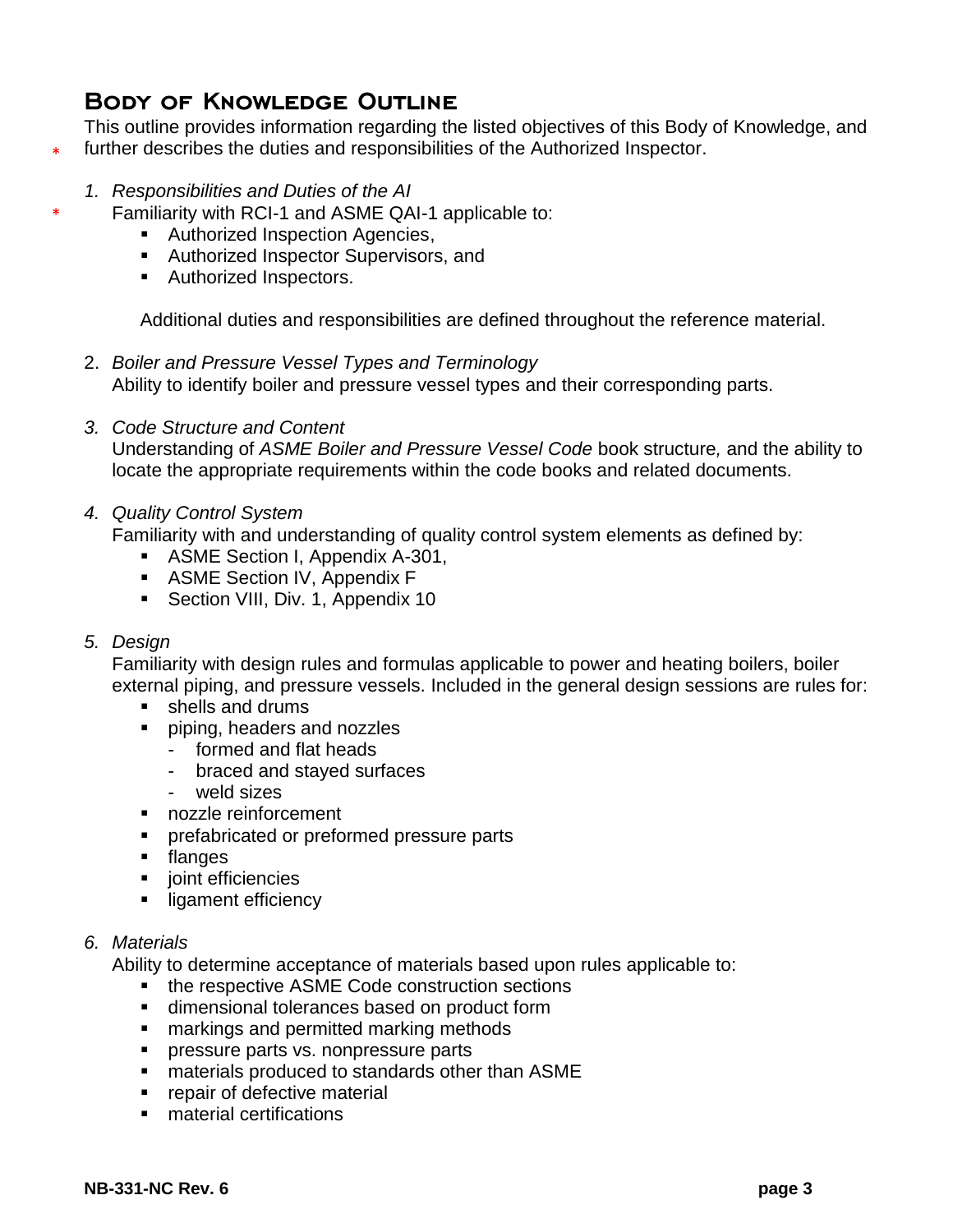#### *7. Fabrication*

Ability to determine compliance with fabrication requirements, including:

- **General Fabrication Rules governing** 
	- Cutting and edge preparation,
	- Limits on cold forming,
	- Limits on out of roundness for cylindrical, conical and spherical shells,
	- Tolerances on formed heads,
	- Lugs and fitting attachment,
	- Holes for screwed or threaded stays, and
	- Holes for tubes.
- Welded Fabrication rules governing
	- Responsibilities,
	- Permitted welding processes,
	- Qualification requirements for procedures,
	- Qualification requirements for welders and welding operators,
	- Cleaning of weld surfaces,
	- Alignment tolerances,
	- Spin holes,
	- Finished weld joints,
	- Fillet welds,
	- Repair of weld defects,
	- Peening, and
	- Surface weld metal buildup.

#### *8. Nondestructive Examination*

Ability to determine the requirements for nondestructive examination (NDE) which include the following:

- **•** When NDE is required,
- **Which NDE methods are permitted,**
- Advantages and limitations of different NDE methods,
- **Procedure qualification requirements,**
- **Personnel qualification requirements, and**
- **NDE** reporting requirements.
- *9. Testing and Heat Treatment*

Familiarity with requirements for, and possible exemptions and alternatives to, the following tests and treatments:

- $\blacksquare$  Impact testing,
- Heat treatment, and
- **Pressure tests.**

#### *10.Calibration of Measurement and Test Equipment (M&TE)*

Understanding of requirements for the calibration of M&TE which includes working and master standards to include:

- Calibration frequencies.
- Calibration methods,
- **Tolerances,**